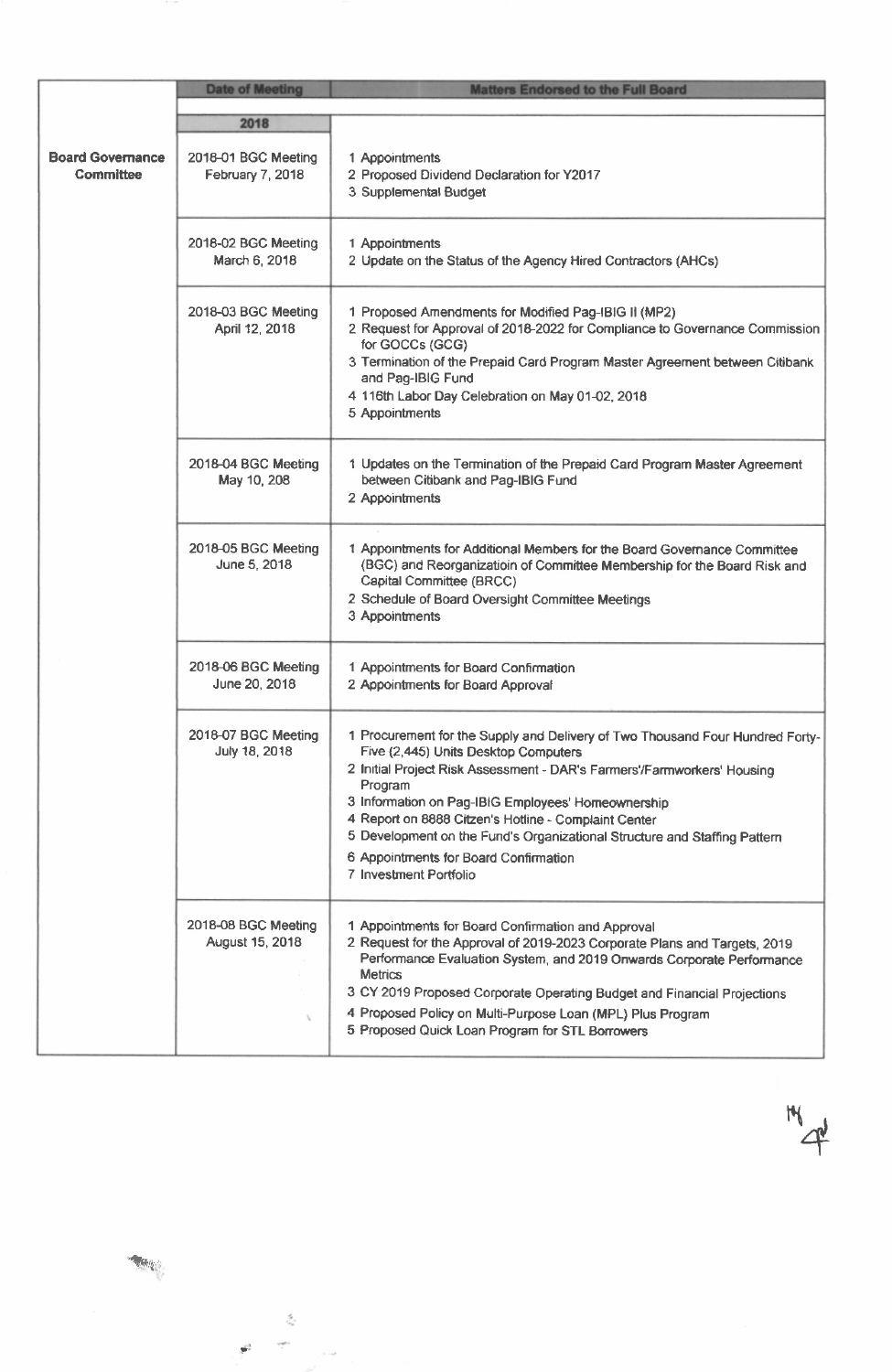| 2018-01 Special BGC<br><b>Meeting</b><br>September 11, 2018 | 1 Release of the 10% EPP Employer Share That Were Not Remitted from 2009 to<br>2016<br>2 Proposed General Increase in Salary                                                                                                                                                                                                                                                                                                                                                       |
|-------------------------------------------------------------|------------------------------------------------------------------------------------------------------------------------------------------------------------------------------------------------------------------------------------------------------------------------------------------------------------------------------------------------------------------------------------------------------------------------------------------------------------------------------------|
| 2018-09 BGC Meeting<br>September 19, 2018                   | 1 Proposed Criteria on Establishing a Pag-IBIG Fund Branch, Member Services<br>Office (MSO), and Service Desk<br>2 Appointments for Board Confirmation<br>3 Report on How the Fund Helps Increase the Salaries of Non-Organic Personnel<br>of the Fund<br>4 Report on Calamity Loan Assistance Relative to Typhoon Ompong<br>5 Report on the Effects of Typhoon Ompong on Pag-IBIG Fund Offices,<br><b>Employees, and Contractors</b><br>6 Donation for thte Marawi Bonds Campaign |
| 2018-10 BGC Meeting<br>October 17, 2018                     | 1 Pricing Framework for End-User Financing<br>2 Appointments for Board Confirmation<br>3 Proposed Schedule of the Board Oversight Committee Meetings                                                                                                                                                                                                                                                                                                                               |
| 2018-11 BGC Meeting<br><b>November 21, 2018</b>             | 1 Procurement of Services of an HMO for Y2019-2021<br>2 Request for Supplemental Budget for the Provision of Shuttle Service to<br><b>Employees</b><br>3 Proposed Implementation of the CSC-COA-DBM Joint Circular No. 1, S. 2018<br>4 Appointments for Board Confirmation<br>5 Appointments for Board Approval                                                                                                                                                                    |

 $M_{\phi}$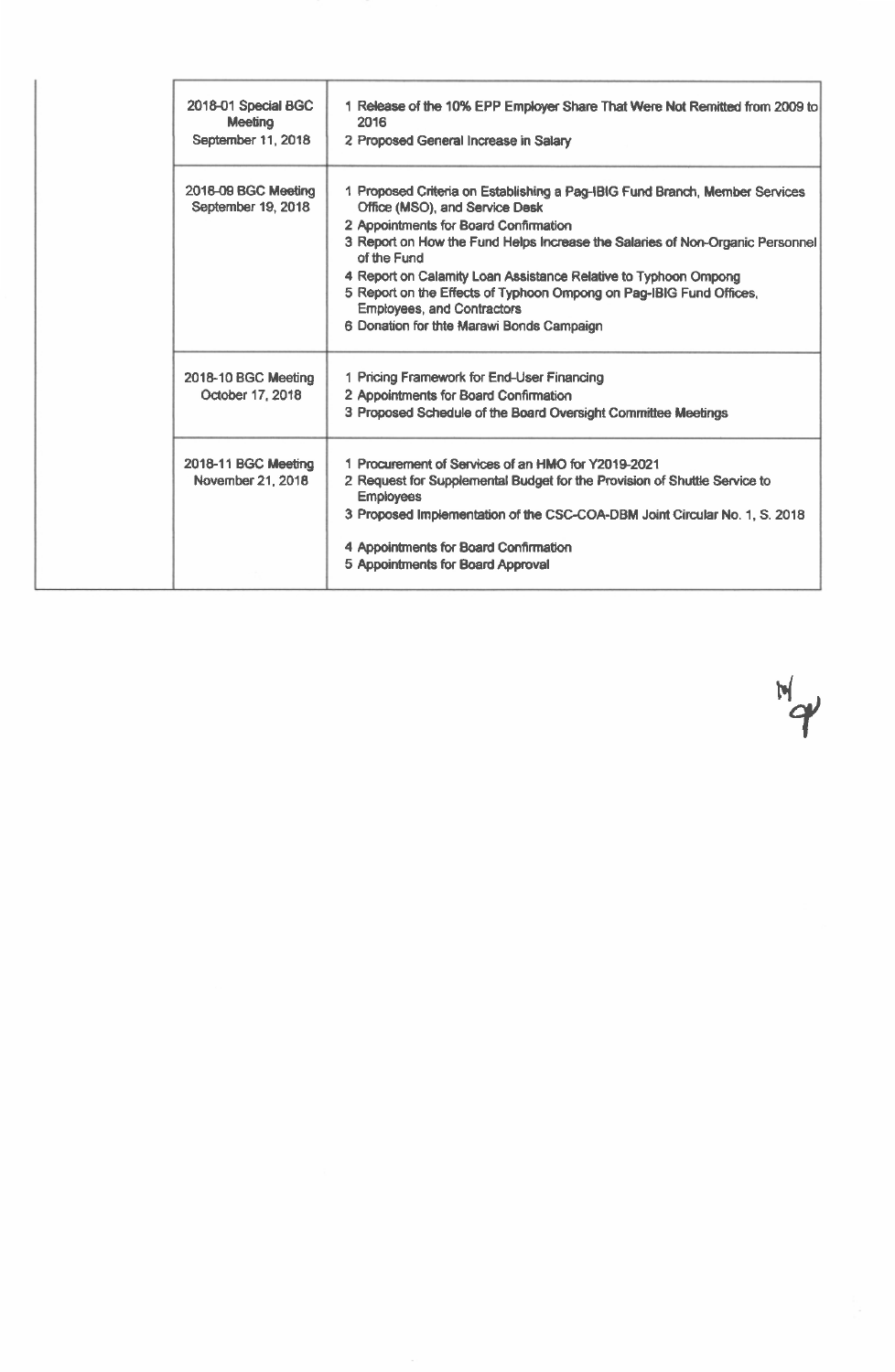|                                      | <b>Date of Meeting</b>                             | <b>Matters Endorsed to the Full Board</b>                                                                                                                                                                                                                                                                                                                                                                                                                                                                                                                                                                                                                                                                                                                                                                                                   |
|--------------------------------------|----------------------------------------------------|---------------------------------------------------------------------------------------------------------------------------------------------------------------------------------------------------------------------------------------------------------------------------------------------------------------------------------------------------------------------------------------------------------------------------------------------------------------------------------------------------------------------------------------------------------------------------------------------------------------------------------------------------------------------------------------------------------------------------------------------------------------------------------------------------------------------------------------------|
|                                      | 2017                                               |                                                                                                                                                                                                                                                                                                                                                                                                                                                                                                                                                                                                                                                                                                                                                                                                                                             |
| <b>Board Governance</b><br>Committee | 52nd BGC Meeting<br>February 20, 2017              | Request for Approval of Revised 2017 Performance Scorecard<br>1.<br>2 Appointments for Board Confirmation<br>3 Procurement of Modular Furniture for the HDMF Corporate Headquarters,<br>Support Services Cluster and NCR Housing Sector<br>4 Updates on Corporate Headquarters                                                                                                                                                                                                                                                                                                                                                                                                                                                                                                                                                              |
|                                      | 53rd BGC Meeting<br>June 29, 2017                  | Reconstitution of the Board Governance Committee<br>1.<br>2 Request for Approval of the Revised 2017 Performance Scorecard<br>and Strategy Map<br>3 Special Financial Assistance Programs for Pag-IBIG Members/<br>Member-Borrowers in Marawi City Affected by the Siege<br>Allocation of Agency Funds for Marawi City Rehabilitation<br>4<br>5<br>Proposed Technical Specifications and Approved Budget for the Contract<br>(ABC) - Procurement for the Subscription of Relational Database Management<br>Systems (RDBMS) Software and Fourth Generation System Development<br>SoftwareSoftware, Client-Runtime Infrastructure<br>6 Procurement of Modular Furniture for the HDMF Corporate Headquarters,<br>Support Services Cluster and NCR Housing Sector<br>7 Appointments for Board Approval<br>8 Appointments for Board Confirmation |
|                                      | 54th BGC Meeting<br>August 25, 2017                | 1 Election of Chairman and Vice Chairman of BGC<br>3 Revised 2017 Targets on End-User Financing Take-Outs and<br>Membership Level<br>4 Terms of Reference and Approved Budget Contact (ABC) for the<br>Pag-IBIG Contact Center Outsourcing<br>5 Appointments                                                                                                                                                                                                                                                                                                                                                                                                                                                                                                                                                                                |
|                                      | <b>BGC-BAC Joint Meeting</b><br>September 22, 2017 | 1 Request for Approval of 2018-2022 Corporate Plans and Targets, 2018-2022<br>Strategy Map and Performance Scorecard, and 2017-2018 Corporate<br>Performance Metrics.<br>2<br>Proposed 2018 Corporate Operating Budget and Financial Projections<br>3 Supplemental Budget for the Grant of Gratuity Pay to Job Order and Contract of<br><b>Services Workers</b>                                                                                                                                                                                                                                                                                                                                                                                                                                                                             |
|                                      | 55th BGC Meeting<br>October 2, 2017                | 1 Request for Approval of Additional Budget for Housing Collection Outsourcing<br>for CY 2017<br>2 Procurement and Approval of Budget Ceiling for the Pag-IBIG Fund Contact<br><b>Center Outsourcing</b><br>3 Appointments                                                                                                                                                                                                                                                                                                                                                                                                                                                                                                                                                                                                                  |
|                                      | 56th BGC Meeting<br>October 24, 2017               | Terms of Reference (TOR) Re: Selection for Non-Life Insurance Broker<br>1.<br>2 Code of Conduct and Ethical Standards of Officers and Employees of the Home<br>Development Mutual Fund (Pag-IBIG Fund)<br>3 Appointments for Board Confirmation<br>4 Appointments for Board Approval                                                                                                                                                                                                                                                                                                                                                                                                                                                                                                                                                        |
|                                      | 57th BGC Meeting<br>December 5, 2017               | Executive Order No. 36 - Suspending the Compensation and Position<br>$\mathbf{1}$<br>2 Appointments for Board Approval<br>3 Update on the Request to DBM for Exemption from the CSC-COA-DBM Joint<br>Circular No. 1 S. 2017                                                                                                                                                                                                                                                                                                                                                                                                                                                                                                                                                                                                                 |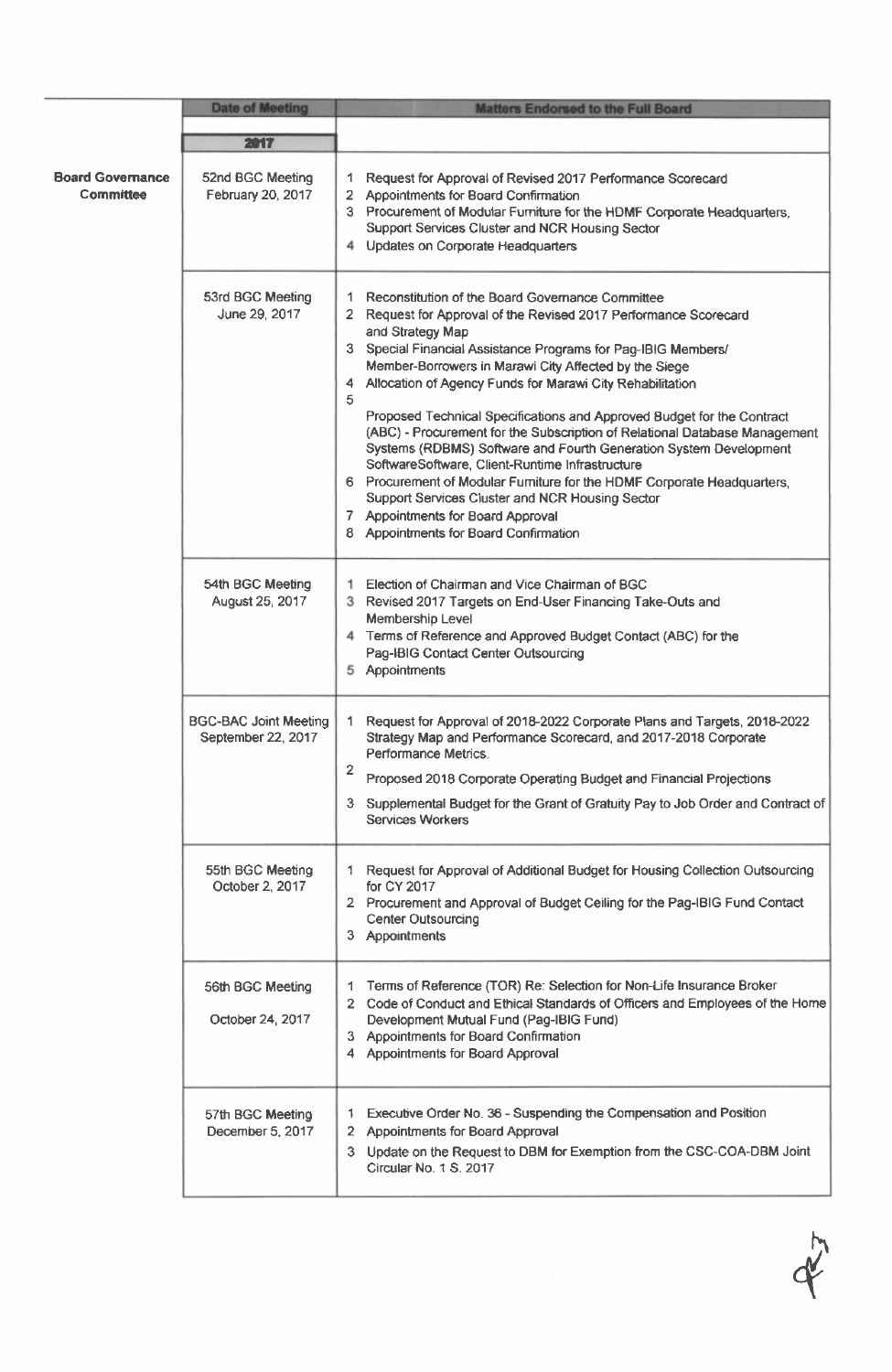|                                 | <b>Date of Meeting</b>                    | <b>Matters Endorsed to the Full Board</b>                                                                                                                                                                                                                                                |
|---------------------------------|-------------------------------------------|------------------------------------------------------------------------------------------------------------------------------------------------------------------------------------------------------------------------------------------------------------------------------------------|
|                                 | 2018                                      |                                                                                                                                                                                                                                                                                          |
| <b>Board Audit</b><br>Committee | 2018-01 BAC Meeting<br>January 19, 2018   | 1 2018 Performance Metrics of Financial and Operations Audit Departments<br>2 Audit Report for CY 2017                                                                                                                                                                                   |
|                                 | 2018-02 BAC Meeting<br>February 7, 2018   | 1 2017 Operational Highlights<br>2 2017 Financial Highlights<br>3 Acquired Asset Pricing (AAP) Model                                                                                                                                                                                     |
|                                 | 2018-03 BAC Meeting<br>February 27, 2018  | 1 Pag-IBIG Fund Internal Audit Services Manual                                                                                                                                                                                                                                           |
|                                 | 2018-04 BAC Meeting<br>March 22, 2018     | 1 February 2018 Operational Highlights<br>2 February 2018 Financial Highlights                                                                                                                                                                                                           |
|                                 | 2018-05 BAC Meeting<br>May 10, 2018       | 1 March 2018 Operational Highlights<br>2 March 2018 Financial Highlights and Statement of Cash Flows<br>3 Updates on Collection Outsourcing and CTS Cancellation and Foreclosure as<br>of March 2018<br>4 Updates on ROPA Disposal as of March 2018                                      |
|                                 | 2018-06 BAC Meeting<br>June 20, 2018      | 1 April 2018 Operational Highlights<br>2 Membership and Loan Profile<br>3 April 2018 Financial Highlights and Statement of Cash Flows<br>4 Updates on Integrated Information Systems Project (IISP) Implementation as of<br>June 10, 2018                                                |
|                                 | 2018-07 BAC Meeting<br>July 18, 2018      | May 2018 Operational Highlights<br>May 2018 Financial Highlights and Statement of Cash Flows                                                                                                                                                                                             |
|                                 | 2018-08 BAC Meeting<br>August 16, 2018    | 1 June 2018 Operational Highlights<br>2 June 2018 Financial Highlights and Statement of Cash Flows                                                                                                                                                                                       |
|                                 | 2018-09 BAC Meeting<br>September 19, 2018 | July 2018 Operational Highlights<br>1<br>2 July 2018 Financial Highlights and Statement of Cash Flows<br>3 GOCCs Comparative Financial Summary (2013-2017)<br>4 Updates on Insurance-Related Matters<br>5 10-Year Financial Highlights<br>6 Internal Audit Services Group (IASG) Charter |
|                                 | 2018-10 BAC Meeting<br>October 17, 2018   | 1 August 2018 Operational Highlights<br>2 August 2018 Financial Highlights and Statement of Cash Flows                                                                                                                                                                                   |
|                                 | 2018-11 BAC Meeting<br>November 21, 2018  | September 2018 Operational Highlights<br>Membership and Loan Profile as of September 2018<br>September 2018 Financial Highlights and Statement of Cash Flows<br>3<br>4 Updates on CTS Cancellation and Foreclosure<br>5 Updates on ROPA Disposal                                         |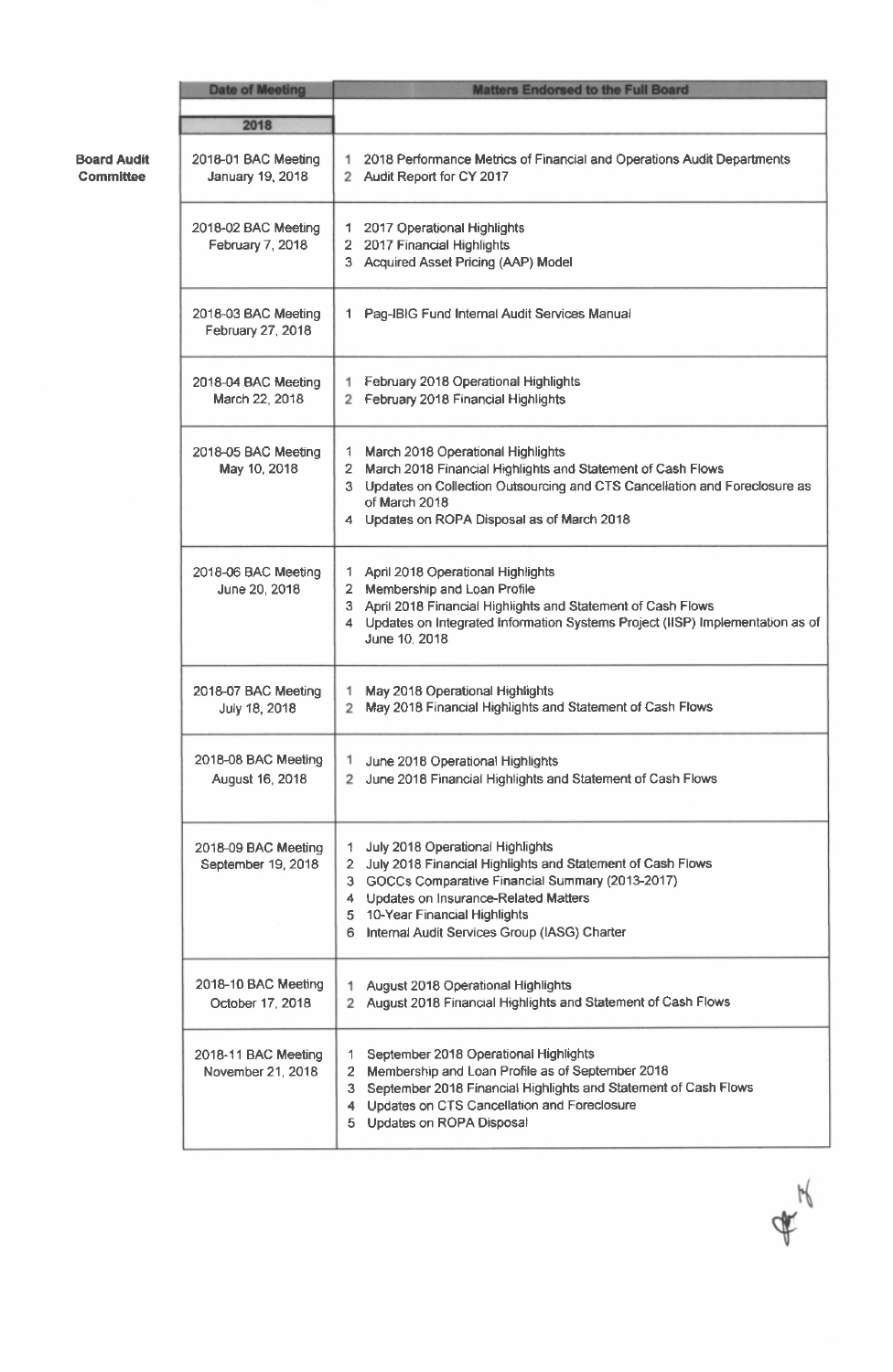|                                        | <b>Date of Meeting</b>                             | <b>Matters Endorsed to the Full Board</b>                                                                                                                                                                                                                                                                                                                                                                                                                    |
|----------------------------------------|----------------------------------------------------|--------------------------------------------------------------------------------------------------------------------------------------------------------------------------------------------------------------------------------------------------------------------------------------------------------------------------------------------------------------------------------------------------------------------------------------------------------------|
|                                        | 2017                                               |                                                                                                                                                                                                                                                                                                                                                                                                                                                              |
| <b>Board Audit</b><br><b>Committee</b> | <b>BAC Meeting</b><br>January 19, 2017             | 1 November 2016 Operational Highlights<br>2 November 2016 Financial Highlights<br>3 Profit & Loss Model / Fund Transfer Pricing                                                                                                                                                                                                                                                                                                                              |
|                                        | <b>BAC Meeting</b><br>February 21, 2017            | 1 2016 Operational Highlights<br>2 2016 Financial Highlights<br>3 Updates on Acquired Assets Disposal<br>4 Internal Audit Plans for 2017<br>5 Proposed Dividend Declaration for Y2016                                                                                                                                                                                                                                                                        |
|                                        | <b>BAC-BRCC Joint Meeting</b><br>March 23, 2017    | February 2017 Operational Highlights<br>1.<br>2 February 2017 Financial Highlights<br>3 Updates on HDMF's Integrated Information Systems Project (IISP)<br>4 Developers' Funding Allocation in Excess of P1B<br>5 Proposed Amended Affordable Housing Program<br>6 Recommendation to Enter into a MOA with DBP - Cash Card Solution<br>7 Recommendation to Enter into a MOA for the Collection of<br>Membership Savings, Loan Amortization and Other Amounts |
|                                        | <b>BAC Meeting</b><br>May 9, 2017                  | 1 March 2017 Operational Highlights<br>2 March 2017 Financial Highlights<br>3 Report on Acquired Assets Disposition from 2014 to 2016                                                                                                                                                                                                                                                                                                                        |
|                                        | <b>BAC Meeting</b><br>June 27, 2017                | May 2017 Operational Highlights<br>1.<br>2 May 2017 Financial Highlights<br>3 2016 Update of Performance of Outsourced Activities for Housing<br>Operations: (Monthly Billing Statement and Collection Outsourcing)<br>4 Plans for Updated Asset Disposition for 2017 and 2018<br>5<br>Payment of Basic tax for the Consolidation of ROPA and<br><b>Additional Budget</b>                                                                                    |
|                                        | <b>BAC Meeting</b><br>August 24, 2017              | 1 Election of Chairperson and Vice-Chairperson of BAC<br>2 June 2017 Operational Highlights<br>3 June 2017 Financial Highlights                                                                                                                                                                                                                                                                                                                              |
|                                        | <b>BAC Meeting</b><br>September 22, 2017           | 1 July 2017 Operational Highlights<br>2 July 2017 Financial Highlights                                                                                                                                                                                                                                                                                                                                                                                       |
|                                        | <b>BGC-BAC Joint Meeting</b><br>September 22, 2017 | 1 Request for Approval of 2018-2022 Corporate Plans and Targets,<br>2018-2022 Strategy Map and Performance Scorecard, and 2017-2018<br>Corporate Performance Metrics.<br>2 Proposed 2018 Corporate Operating Budget and Financial Projections<br>3 Supplemental Budget for the Grant of Gratuity Pay to Job Order<br>and Contract of Services Workers                                                                                                        |
|                                        | <b>BAC Meeting</b><br>October 19, 2017             | 1 August 2017 Operational Highlights<br>2 August 2017 Financial Highlights<br>3 HDMF Housing Related Assets (HRAs) as of August 31, 2017<br>4 Disposal of Real and Other Properties Acquired (ROPA)                                                                                                                                                                                                                                                          |
|                                        | <b>Special BAC Meeting</b><br>November 20, 2017    | 1 Policies and References Authorizing Delegated Lending & Credit and Acquired<br>Asset Disposal Authorities granted to the ManCom<br>2 CY 2018 Audit Plan                                                                                                                                                                                                                                                                                                    |

 $4^{4}$  A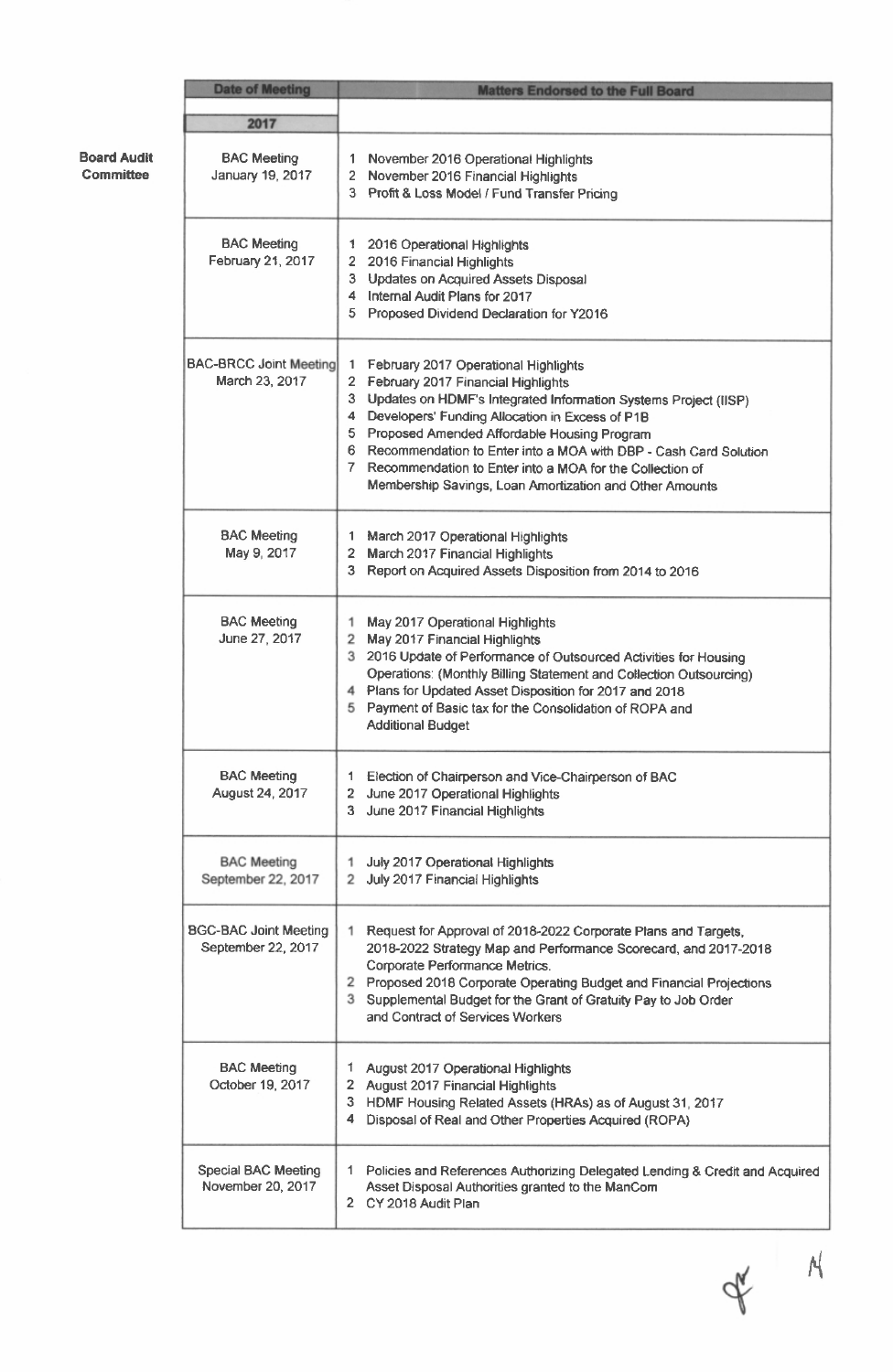|                                             | <b>Date of Meeting</b>                    | <b>Matters Endorsed to the Full Board</b>                                                                                                                                                                                                                                     |
|---------------------------------------------|-------------------------------------------|-------------------------------------------------------------------------------------------------------------------------------------------------------------------------------------------------------------------------------------------------------------------------------|
|                                             | 2018                                      |                                                                                                                                                                                                                                                                               |
| <b>Board Investment</b><br><b>Committee</b> | 2018-01 BIC Meeting<br>January 19, 2018   | 1 Updates on Atrium Building<br>2 Disposal of Real and Other Properties Acquired                                                                                                                                                                                              |
|                                             | 2018-02 BIC Meeting<br>February 15, 2018  | 1 Updates on Atrium Building                                                                                                                                                                                                                                                  |
|                                             | 2018-03 BIC Meeting<br>March 16, 2018     | 1 Updates on Atrium Building<br>2 Updates on Hiring of Equity Fund Managers<br>3 Products and Services in Public and Private Sector Banks                                                                                                                                     |
|                                             | 2018-04 BIC Meeting<br>April 13, 2018     | Housing Strategic Plan<br>1.<br>2 Escrow Trust Account Pursuant to HLURB Board Resolution No. R-965, Series<br>of 2017                                                                                                                                                        |
|                                             | 2018-05 BIC Meeting<br>April 25, 2018     | <b>Updates on Atrium Building</b><br>1.<br>2 Updates on Fund Managers                                                                                                                                                                                                         |
|                                             | 2018-06 BIC Meeting<br>June 6, 2018       | 1 Updates on Atrium Building<br>2 Engagement of Local Equity Fund Managers (LEFMs)<br>3 HDMF vs. Banks' interest Rates and Requirements                                                                                                                                       |
|                                             | 2018-07 BIC Meeting<br>June 19, 2018      | <b>Updates on Atrium Building</b><br>1.<br>2 Update on the Engagement of Local Equity Fund Managers (LEFMs) -<br><b>Procurement Timeline</b><br>3 Rental Housing<br>4 Pag-IBIG Fund Countryside Housing Initiatives (CHI) / Generation of New<br><b>Business (GNB)</b>        |
|                                             | 2018-08 BIC Meeting<br>July 18, 2018      | 1 Updates on Atrium Building<br>2 Proposed Removal of Service / Incentive Fee                                                                                                                                                                                                 |
|                                             | 2018-09 BIC Meeting<br>August 15, 2018    | Matters Arising: Updates on Atrium Building<br>1<br>Matters Arising: Training on Equity Investment<br>2<br>3<br>Matters Arising: Report on Pag-IBIG Fund's Rent-to-Own (RTO) Scheme                                                                                           |
|                                             | 2018-10 BIC Meeting<br>September 19, 2018 | Matters Arising: Updates on Atrium Building<br>1.<br>Matters Arising: Report on Pag-IBIG Fund's Non-Earning Assets<br>2<br>Matters Arising: Training on Equity Investment<br>3<br>Impact on Inflation Rate<br>4<br>5 Update on Hiring of Local Equities Fund Managers (LEFMs) |
|                                             | 2018-11 BIC Meeting<br>October 18, 2018   | Matters Arising: Updates on Atrium Building<br>1.<br>2 Matters Arising: Status Report on Pag-IBIG Fund's Non-Performing Housing<br>Assets as of August 31, 2018<br>3 Modes of Disposal of Acquired Assets                                                                     |
|                                             | 2018-12 BIC Meeting<br>November 22, 2018  | Matters Arising: Non-Performing Assets of the Fund<br>1<br>Matters Arising: Updates on Hiring of Local Equity Fund Managers (LEFMs)<br>$\mathbf{2}$<br>3 Pag-IBIG Fund Rental Housing Program                                                                                 |

 $4$   $\frac{10}{10}$